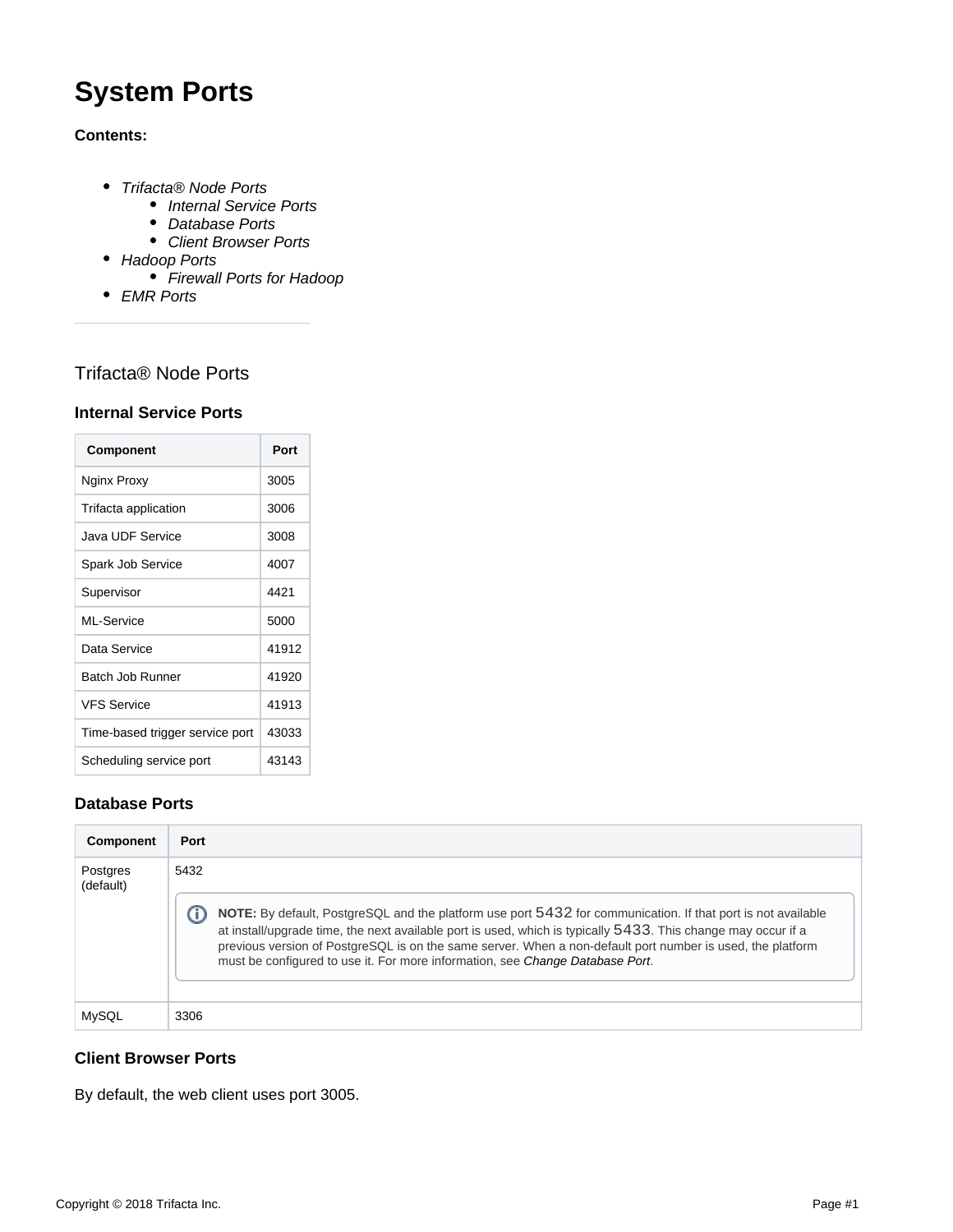**NOTE:** Any client firewall software must be configured to enable access on this port.

This port can be changed. For more information, see [Change Listening Port](https://docs.trifacta.com/display/r051/Change+Listening+Port).

#### <span id="page-1-0"></span>Hadoop Ports

If Trifacta Self-Managed Enterprise Edition is integrated with a Hadoop cluster, the Edge Node must have access to the following Hadoop components. Their default ports are listed below:

**NOTE:** These ports vary between installations. Please verify your environment's ports.

| <b>Hadoop Component</b>                                                                                                                  | <b>Default Port</b>       |
|------------------------------------------------------------------------------------------------------------------------------------------|---------------------------|
| <b>HDFS Namenode</b>                                                                                                                     | Cloudera/HDP:<br>8020     |
| <b>HDFS Datanode</b>                                                                                                                     | 50020                     |
| NOTE: The Trifacta node must be able to access this port on all HDFS datanodes of the cluster.<br>ത                                      |                           |
| <b>HttpFS</b>                                                                                                                            | 14000                     |
| <b>WebHDFS</b>                                                                                                                           | Cloudera/HDP:<br>50070    |
| YARN Resourcemanager                                                                                                                     | Cloudera: 8032            |
|                                                                                                                                          | HDP: 8050                 |
| JobTracker                                                                                                                               | Cloudera/HDP:<br>8021     |
| ത<br>NOTE: As of Release 2.7, Map Reduce 1 has been deprecated. For more information, please see<br>End of Life and Deprecated Features. |                           |
| HiveServer2 (optional)                                                                                                                   | TCP connection:<br>10000  |
|                                                                                                                                          | HTTP connection:<br>10001 |
| Hive Metastore (optional)                                                                                                                | 9083                      |

#### <span id="page-1-1"></span>**Firewall Ports for Hadoop**

If the Trifacta node is on a different network from the Hadoop cluster, please verify that these additional ports are opened on the firewall.

| <b>Hadoop Component</b>        | Default Port |
|--------------------------------|--------------|
| YARN Resourcemanager Scheduler | 8030         |
| YARN Resourcemanager Admin     | 8033         |
| YARN Resourcemanager WebApp    | 8088         |
| YARN Nodemanager WebApp        | 8042         |
| <b>YARN Timeline Service</b>   | 8188         |